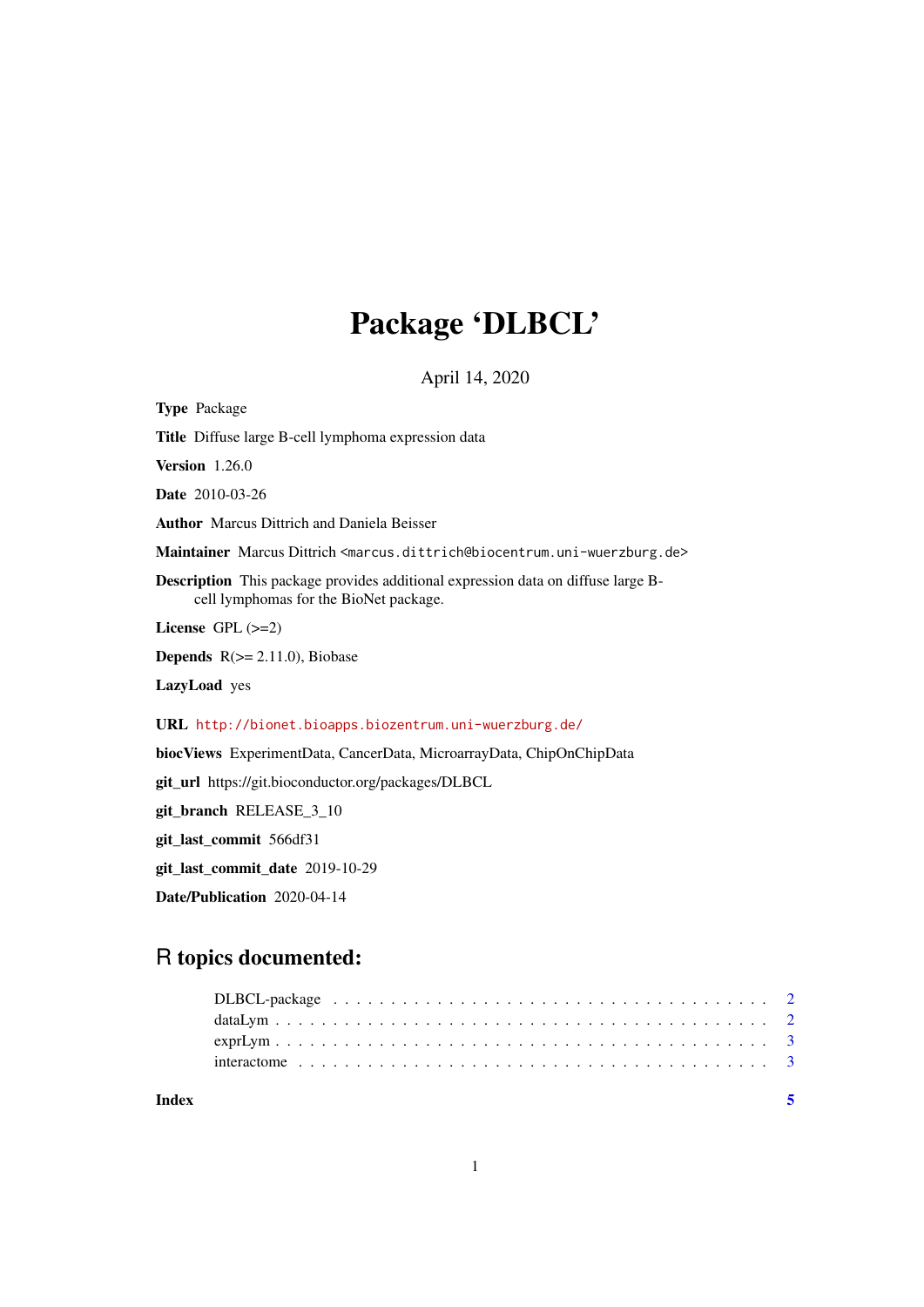#### <span id="page-1-0"></span>Description

This package provides an expression set on diffuse large B-cell lymphoma and an protein-protein interaction network obtained from HPRD release 6. It accompanies the BioNet packages as example data. For further information on the data and the BioNet package, see references below.

#### Details

| Package:  | <b>DLBCL</b>  |
|-----------|---------------|
| Type:     | Package       |
| Version:  | 1.2           |
| Date:     | 2010-03-26    |
| License:  | $GPL$ $(>=2)$ |
| LazyLoad: | yes           |

#### Author(s)

Marcus Dittrich, Daniela Beisser

Maintainer: Marcus Dittrich <marcus.dittrich@biozentrum.uni-wuerzburg.de>

#### References

M. T. Dittrich, G. W. Klau, A. Rosenwald, T. Dandekar and T. Mueller (2008) Identifying functional modules in protein-protein interaction networks: an integrated exact approach. *(ISMB2008) Bioinformatics* 24: 13. i223-i231 Jul.

D. Beisser, G. W. Klau, T. Dandekar, T. Mueller and M. Dittrich (2009) BioNet: an R-package for the Functional Analysis of Biological Networks. *Bioinformatics*.

A. A. Alizadeh, M. B. Eisen, R. E. Davis et al. (2000) Distinct types of diffuse large B-cell lymphoma identified by gene expression profiling. *Nature* 403: 503-11.

dataLym *Additional data for the lymphoma microarray chip (exprLym)*

#### Description

The dataset contains additional data for the exprLym dataset. It includes p-values for the gene expression, p-values for the survival data, an example score etc.

#### Usage

data(dataLym)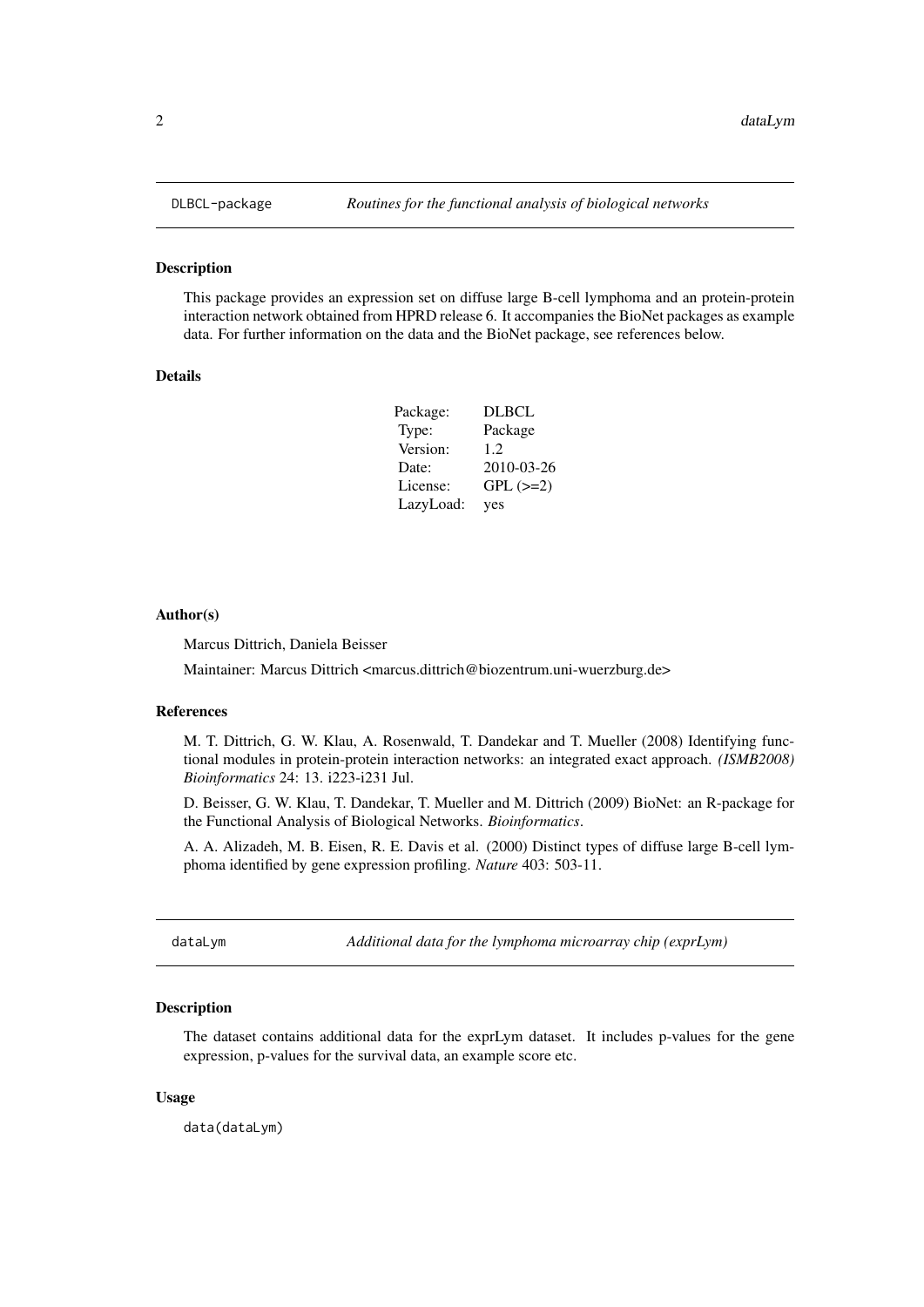#### <span id="page-2-0"></span>exprLym 3

#### References

A. Rosenwald et al. (2002). The use of molecular profiling to predict survival after chemotherapy for diffuse large-B-cell lymphoma. *N Engl J Med*, 346(25), 1937-1947.

#### Examples

data(dataLym) str(dataLym)

exprLym *Expression set diffuse large B-cell lymphomas*

#### Description

The dataset contains an expression set on diffuse large B-cell lymphoma. It accompanies the BioNet packages as example data. For further information on the data and the BioNet package see:

M. T. Dittrich, G. W. Klau, A. Rosenwald, T. Dandekar and T. Mueller (2008) Identifying functional modules in protein-protein interaction networks: an integrated exact approach. *(ISMB2008) Bioinformatics* 24: 13. i223-i231 Jul.

D. Beisser, G. W. Klau, T. Dandekar, T. Mueller and M. Dittrich (2009) BioNet: an R-package for the Functional Analysis of Biological Networks. *Bioinformatics*.

A. A. Alizadeh, M. B. Eisen, R. E. Davis et al. (2000) Distinct types of diffuse large B-cell lymphoma identified by gene expression profiling. *Nature* 403: 503-11.

#### Usage

data(exprLym)

#### Examples

```
data(exprLym)
exprs(exprLym)[1:10,]
```
interactome *Human protein-protein interaction network*

#### **Description**

The dataset contains the human proteome, extracted from the Human Protein Reference Database (HPRD) from 2006 that is used in the ABC GCB diffuse large B-cell lymphma analysis. The format of the dataset is a graph object.

#### Usage

data(interactome)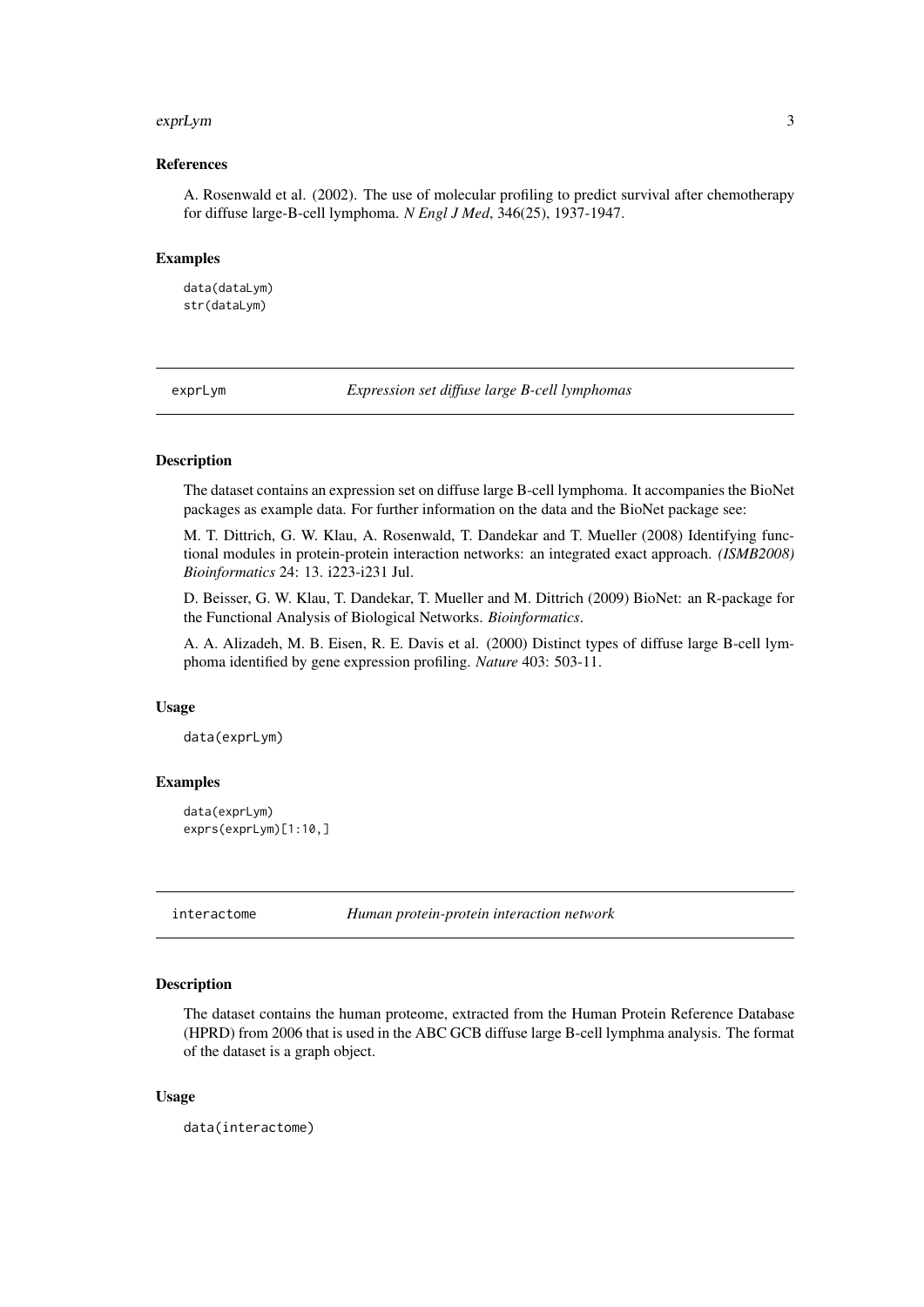#### References

M. T. Dittrich, G. W. Klau, A. Rosenwald, T. Dandekar, T. Mueller (2008) Identifying functional modules in protein-protein interaction networks: an integrated exact approach. *(ISMB2008) Bioinformatics*, 24: 13. i223-i231 Jul.

#### Examples

data(interactome) interactome